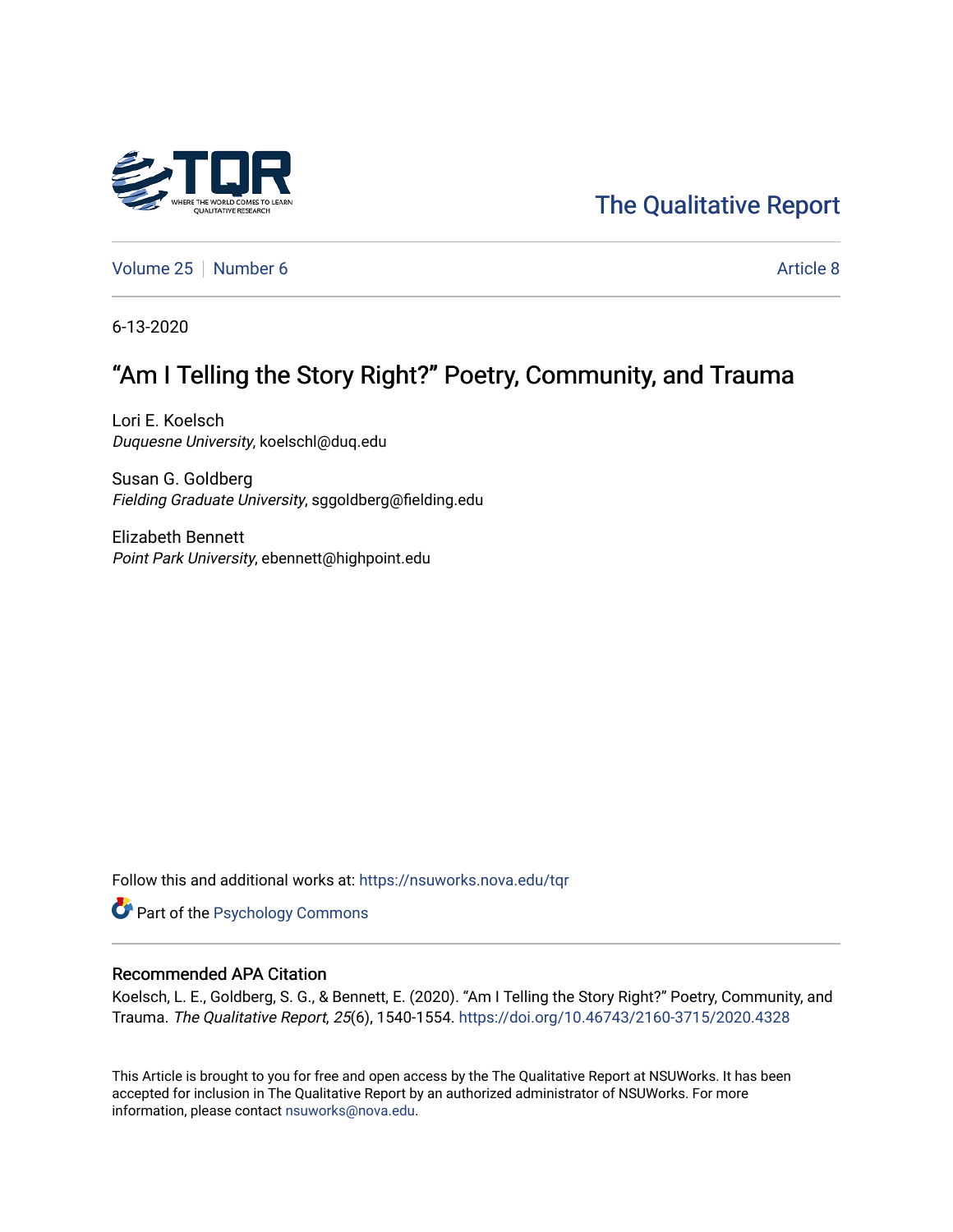

## "Am I Telling the Story Right?" Poetry, Community, and Trauma

## Abstract

The Hill District of Pittsburgh, Pennsylvania (USA) is a once vibrant community that experienced socioeconomic decline through urban renewal polices and related factors. This article presents poems constructed from interviews with women who considered the Hill District to be their home. Interviews were completed as part of an undergraduate-level community-engaged learning course in collaboration with a local agency. One component of the course was a public reading, during which the poems were shared with members of the community and the University. The poems were created through use of the Listening Guide, a feminist relational method. These emotionally resonant poems, known as I poems, attend to the subjective experience of each participant by focusing on her use of "I" throughout the interview transcripts. While individual in nature, these poems are inseparable from the historical trauma the Hill District has experienced. Seen through the lens of root shock, interpersonal and intergenerational traumas are also the trauma of the Hill District. Poetic inquiry provides an avenue for connecting individual experience with the larger community story.

## Keywords

Poetic Inquiry, The Listening Guide, Community Based Research, Root Shock, the Listening Guide, community based research, root shock

## Creative Commons License



This work is licensed under a [Creative Commons Attribution-Noncommercial-Share Alike 4.0 International](https://creativecommons.org/licenses/by-nc-sa/4.0/)  [License](https://creativecommons.org/licenses/by-nc-sa/4.0/).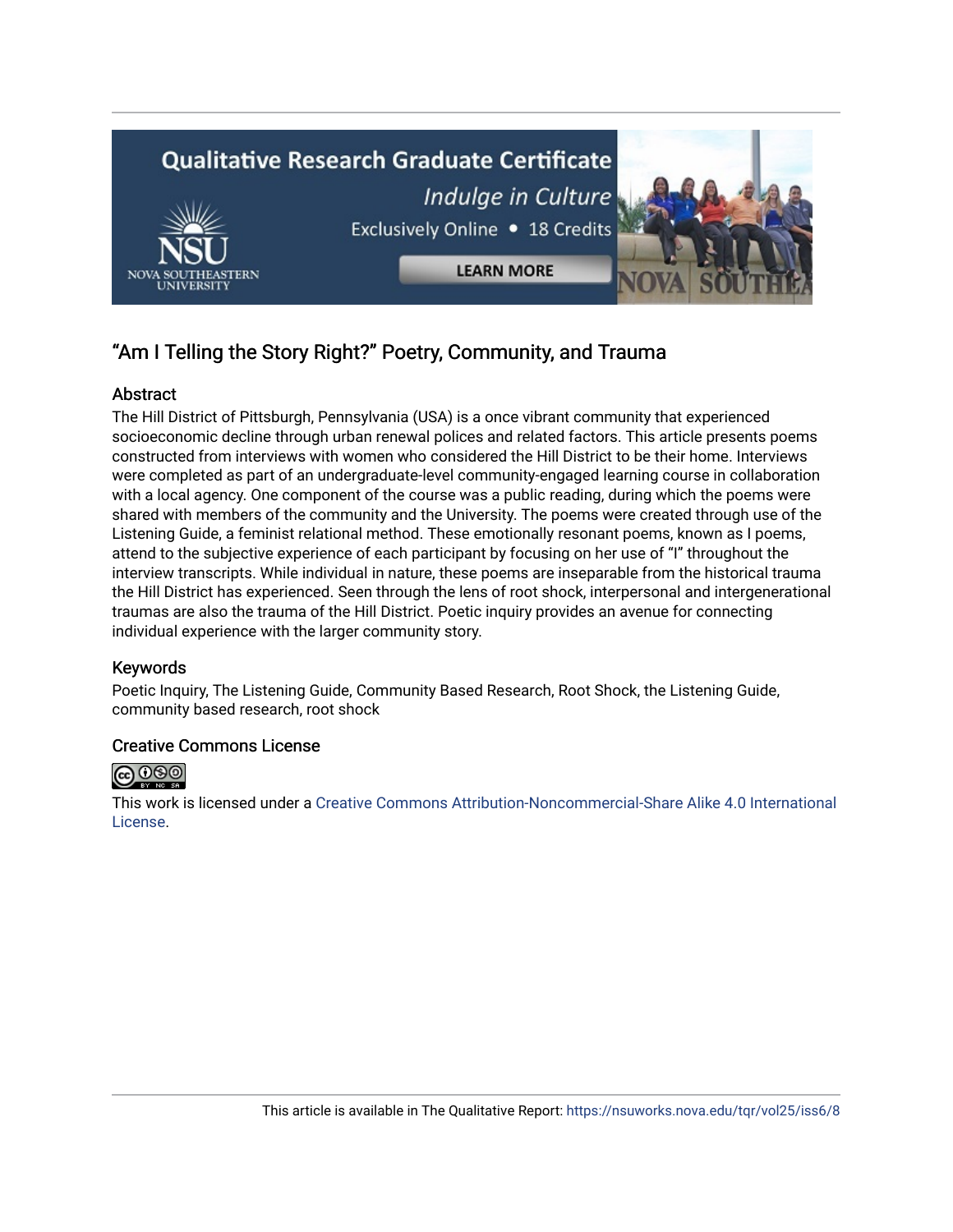

## **"Am I Telling the Story Right?" Poetry, Community, and Trauma**

Lori E. Koelsch Duquesne University, Pittsburgh, Pennsylvania, USA

Susan G. Goldberg Fielding Graduate University, Santa Barbara, California, USA

Elizabeth Bennett Point Park University, Pittsburgh, Pennsylvania, USA

*The Hill District of Pittsburgh, Pennsylvania (USA) is a once vibrant community that experienced socioeconomic decline through urban renewal polices and related factors. This article presents poems constructed from interviews with women who considered the Hill District to be their home. Interviews were completed as part of an undergraduate-level communityengaged learning course in collaboration with a local agency. One component of the course was a public reading, during which the poems were shared with members of the community and the University. The poems were created through use of the Listening Guide, a feminist relational method. These emotionally resonant poems, known as I poems, attend to the subjective experience of each participant by focusing on her use of "I" throughout the interview transcripts. While individual in nature, these poems are inseparable from the historical trauma the Hill District has experienced. Seen through the lens of root shock, interpersonal and intergenerational traumas are also the trauma of the Hill District. Poetic inquiry provides an avenue for connecting individual experience with the larger community story. Keywords: Poetic Inquiry, The Listening Guide, Community Based Research, Root Shock*

Qualitative researchers have engaged in poetic inquiry for decades (e.g., Prendergast, 2009). Researchers have been drawn to poetry for a variety of reasons, and a common cited reason has been to foster an open emotional connection with others (Richardson, 2001; Todres & Galvin, 2008). Poetic inquiry can be integrated in the research process in many ways, including as part of an overarching research method. One such method, the Listening Guide (Gilligan, Spencer, Weinberg, & Bertsch, 2003), has been employed by generations of feminist researchers, particularly to study voices that have been otherwise neglected, such as Brown and Gilligan's (2013) work with women and girls. A powerful feature of the Listening Guide is the creation of I poems, which are developed throughout data analysis. While fundamentally rooted to the entirety of the Listening Guide process, the I poems themselves fit within the traditions of poetic inquiry and arts-based research (Koelsch, 2015). These poems, crafted from a history of careful listening to participants' multivocality, are beautiful, sparse, and evocative. At their best, they draw the listener's attention to the neglected subjectivities of individuals whose stories are not valued by dominant discourses.

One such group of neglected voices is that of women of color residing in low-income urban neighborhoods (e.g., see Carby, 2007; Reid, 1993, for a discussion of poverty and race in psychological research and feminist thought). While there has been important research on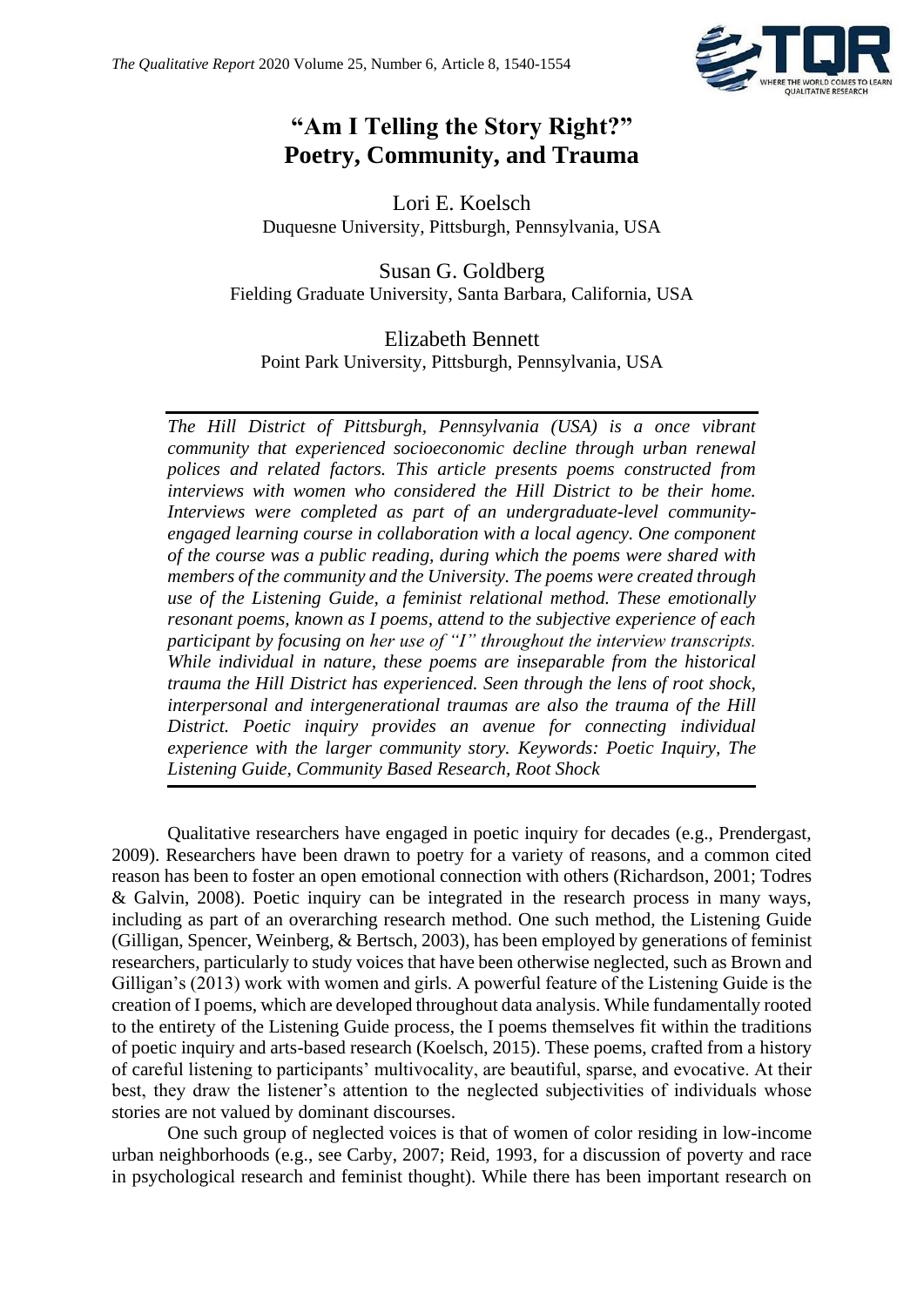this population, much of it focuses on crime and other stereotyped negative outcomes (e.g., Arnold, 1990; Morris, 2016; Sudbury, 2002). When research does attempt to explore African American women's lives from a more positive or nuanced perspective, it often veers into a different kind of stereotype; the "Superwoman schema," or Strong Black Woman role, describes a core way in which African American women have been one-dimensionally lauded for their resilience and strength, a move that overlooks the complexity of their subjective experiences and the impact of external stressors (Beauboeuf-Lafontant, 2008, 2009; Woods-Giscombé, 2010). Poetry and other arts-based approaches are one way to move beyond stereotypes. Sometimes poetry is part of an intervention or focus of research. For example, Chung and colleagues (2006) included poetry as part of a community intervention to address depression. Bacon (2018) studied a poetry group consisting of female African American high school students. Nunn (2016) included poetry as part of her work with African American girls. Sjollema recognized the importance of community-based poems and analyzed found poems that were written by members of an urban, marginalized community (Sjollema & Bilotta, 2016).

In addition to research focusing on poems created by members of marginalized communities, research poems can also be created throughout the research process by using the participants' own words (e.g., Glesne, 1997; Langer & Furman, 2004; Richardson, 2001). While participants can be involved at multiple stages in the process, one type of research poems, categorized as participant-voiced poems (Prendergast, 2009) or found poetry (Butler-Kisber, 2010) are generally crafted by the researchers using interview transcripts. These types of poems have also been incorporated in research with African American women. Borum (2005), who crafted poetic prose out of interviews conducted with the parents of deaf children in the African American community, noted that "poetic prose is designed to capture the complexity and multi-dimensional aspects of African American parents' lives within a social and cultural context" (p. 709). In another example, Kooken, Haase, and Russell (2007) crafted poems out of interviews with African American women who survived cancer. Corley (2019) created poems out of her research with African American high school seniors and their single mothers. Slightly modifying this process, Petersen (2012) incorporated her field notes into the poetic process in her research with African American women with disabilities.

Our work contributes to this tradition by including poems crafted out of interviews conducted with primarily African American women who reside in the Hill District ("the Hill") of Pittsburgh, Pennsylvania (USA). The complex, politicized history of the Hill District and the effects of intergenerational trauma on its residents has been documented more fully by others (e.g., Fullilove, 2009; Simms, 2008); to better contextualize the poetry presented in this article, however, we provide a brief summary of this region. The Hill District was once a vibrant African American community, which was torn apart both literally and figuratively by urban renewal of the mid-20<sup>th</sup> century and later by riots and neglect. At the time of this research, elders in the Hill community remembered a past version of the neighborhood that was vibrant and cultivated. When our older research participants were children, the Hill was a warm, energetic place where adults would commune on their porches as children played in the street; at the time of our interviews with Hill residents, a small fraction of those original families remain in an area now dominated by shuttered row homes, abandoned businesses, and empty lots. Individuals raised during and after urban renewal have experienced the neighborhood as divided by trauma, violence, and crime. Fullilove (2009) has described the trauma experienced by residents of the Hill as "root shock," a collective trauma in which the community itself has been disrupted; the effects of this trauma are generational and embodied. As of this time, one of the two nonprofit agencies that served the Hill has closed, along with several other business including the sole grocery store and coffee shop.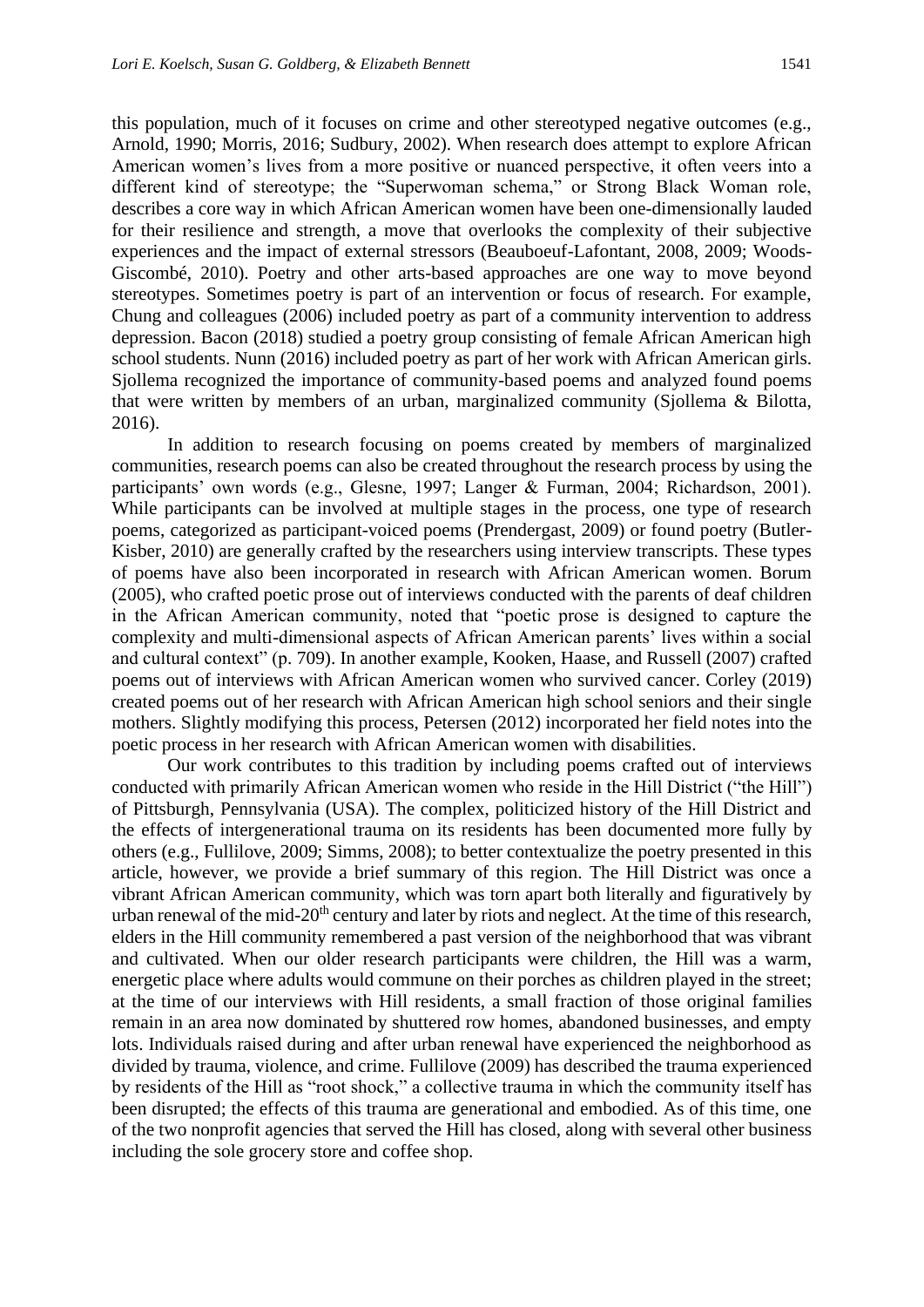The poems presented here were created out of interviews conducted with individuals who considered the Hill District to be their home. The interviews were completed as part of a community-engaged learning course at Duquesne University designed and conducted by Susan Goldberg, who was an assistant professor at Duquesne at the time and is now a faculty member at Fielding Graduate University. The course was a senior-level required capstone course for psychology majors, most of whom were from the Pittsburgh area but unfamiliar with, and often warned to stay away from, the Hill. Students participated in conducting interviews as part of a larger engagement with the Hill District. By listening deeply to the residents, students and researchers heard stories of trauma (Goldberg & O'Connor, 2017) and a complex relationship with the Hill itself (Koelsch, Bennett, & Goldberg, 2017). A highlight of the course was a public reading of the stories of the participants, which will be discussed more fully below.

At the conclusion of this course and data collection, Susan invited Lori to participate in this project based on Lori's prior research on women and trauma and interest in poetic inquiry. As part of our work together, Lori participated in a public reading and attended meetings with community stakeholders. Lori then invited Elizabeth, who was a graduate student in Duquesne's Clinical Psychology Ph.D. program at that time and had assisted with Susan's course in the past, to join the project. All three authors approached this work with a deep respect for community-engaged teaching and learning, a recognition of the historical and current impact of racism in Pittsburgh, a sensitivity to the multi-generational impact of community trauma, and knowledge that we needed to continually reflect on our power and privilege as White university researchers. We also believe in the power of narrative and poetry. Crafted out of the words of the participants and shared with the larger community, the poems contain an interesting paradox: they are deeply personal and individual, while also sparse in detail and specificity. These poems, developed by listening carefully to one individual's subjectivity, are nonetheless communal. Their power lies in their ability to connect people with each other, the larger cultural context, and the listener.

#### **Method**

The poems presented in this article were drawn from interviews conducted as part of a larger project spearheaded by Susan's community-based teaching and research. The project was conducted under the purview of the University's Institutional Review Board.

General data analysis for this project was completed by Lori and Elizabeth, and the poems were constructed by Lori.

#### **Community-Based Teaching and Research**

This project is deeply rooted in the tradition of community-engaged teaching and research. Community-based participatory research "provides a framework to equitably involve community members, researchers and other stakeholders in the research process.… Its aim is to create positive, transformative and sustainable change together with, for and in communities" (Collins et al., 2018, p. 885). The development of the project involved a close working relationship between the researchers and a social service nonprofit agency (referred to as "the agency" throughout the rest of this article), which was founded by an Eastern Orthodox spiritual leader who considers himself part of the community. The agency had the goal both of meeting the needs of Hill residents and broadly addressing generational community trauma. The agency's aim has been to serve the struggling residents of the Hill. Those served by the agency are primarily African American, most of whom have experiences of poverty, and many of whom have a personal history of sexual or other trauma, incarceration, homelessness, unemployment, mental illness, and/or drug dealing or drug use. These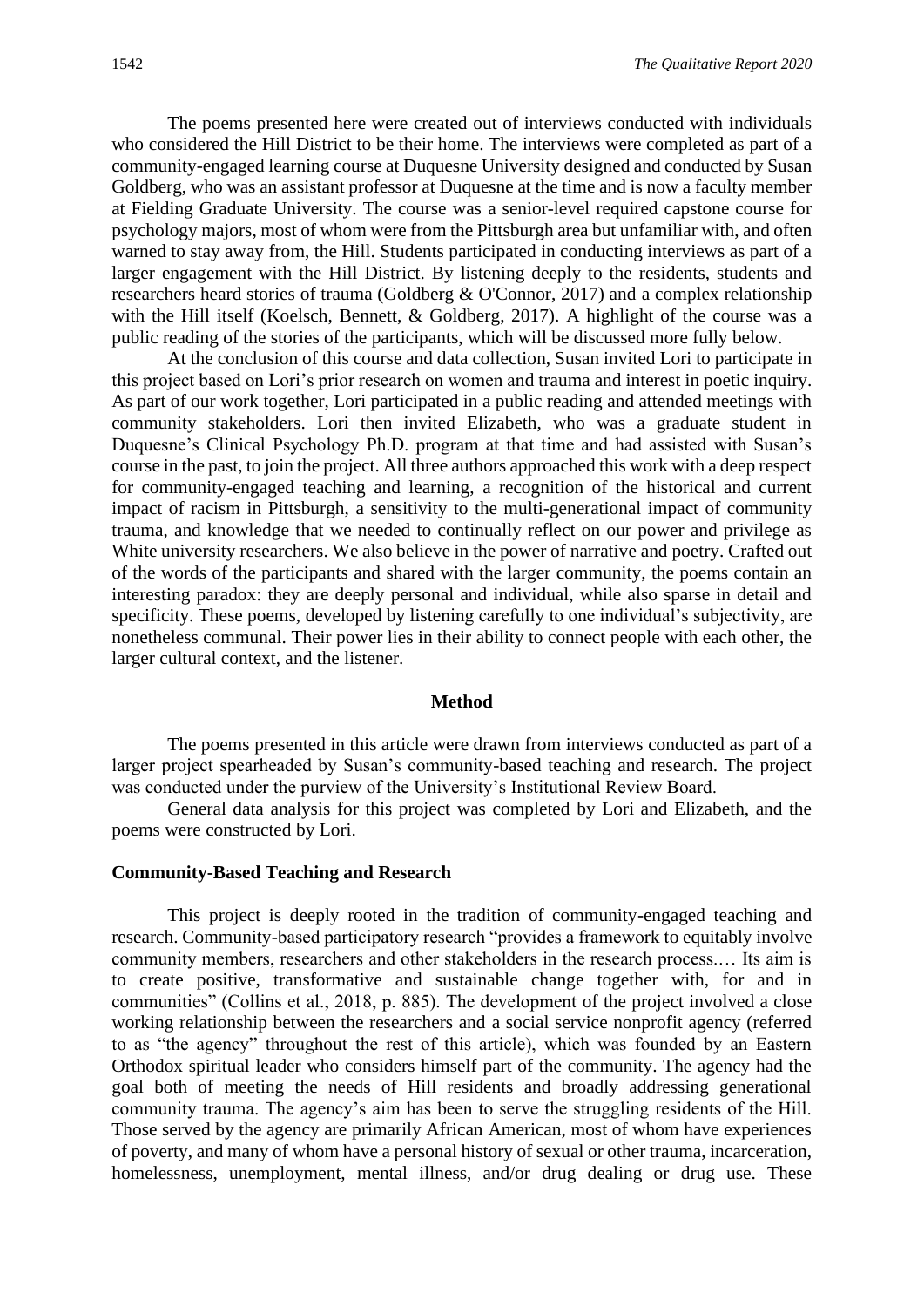challenges are understood by the agency as community struggles, rather than individual or moral failings. The entire study took place between 2012 and 2019. Susan worked closely with the director/founder of the agency and the Hill residents who served as volunteers throughout the research process. This article discusses a set of interviews that took place during the 2013- 2014 academic year.

The teaching aspects of the project were a central part of the senior-level semester-long course required for psychology majors before graduation, discussed above. The course was certified by the university as an advanced community-engaged learning course and students were considered co-researchers. Before even approaching the community, students were immersed in readings about such topics as White privilege (e.g., Yancy, 2016) the African American Great Migration (Wilkerson, 2011), and therapeutic presence (e.g., Craig, 1986). In order to help prepare them for the experience, they also read about interviewing Holocaust survivors (Greenspan, 1999) and practiced how to be a "vulnerable observer" during the interview and research process (Behar, 2014; Josselson, 2013).

Reflexivity is an important component of community-based teaching and research and was emphasized throughout the process. Finlay (2017) described reflexivity as "the use of a critical, self-aware lens to interrogate both the research process and our interpretation or representation of participants' lives in our social world" (p. 120). Most of the students and faculty researchers involved in this project identify as White. Susan identifies as Jewish and has always experienced this as a marginalized identity; however, in this work she continually had to confront her identity in this context as being White and privileged (see Koelsch et al., 2017 for an additional discussion). Throughout the project, we worked with the student researchers to address issues of race, ethnicity, socioeconomic status, and other privileges held by the students and ourselves.

While reflexivity is always an important component of the research process, it was especially important to attend to in this case, given the differences in social-cultural location between the participants and the students/researchers. In particular, there is a history of presumably well-meaning White academics attempting to intervene in the Hill District in ways that were neither consistent with the community's values nor sustainable. For our work in the Hill District, we recognized that while we hold expertise in research and teaching, we needed to follow the lead of our participants and community stakeholders. One reason why we chose the Listening Guide as a method is that it required a careful listening to our participants' stories, which forefronted their voices while also recognizing that we listen with our own academic ears.

#### **Narrative framework**

The study was conducted based on a narrative research approach, with an underlying existential epistemology (Jezierski, 2009). According to Chase (2005), "contemporary narrative inquiry can be characterized as an amalgam of interdisciplinary analytic lenses, diverse interdisciplinary approaches …all revolving around an interest in biographic particulars as narrated by the one who lives them" (p. 651). The particular method used in data analysis, the Listening Guide, directs researchers to listen to the voices people use while telling their stories (e.g., Gilligan et al., 2003). The overarching goal of the research is to hear the in-depth stories, experiences, and meaning-making of people in the Hill. By using participants' actual words, rather than an interpretation of their words, the researchers were seeking to share their worlds in a "hermeneutics of faith" (Josselson, 2013; Orange, 2011). In other words, we chose to listen for the knowledge and wisdom of the participants' voices, rather than apply a critical lens. As White university-affiliated researchers, we recognized the importance of using our power and privilege to amplify the voices of our primarily African American participants.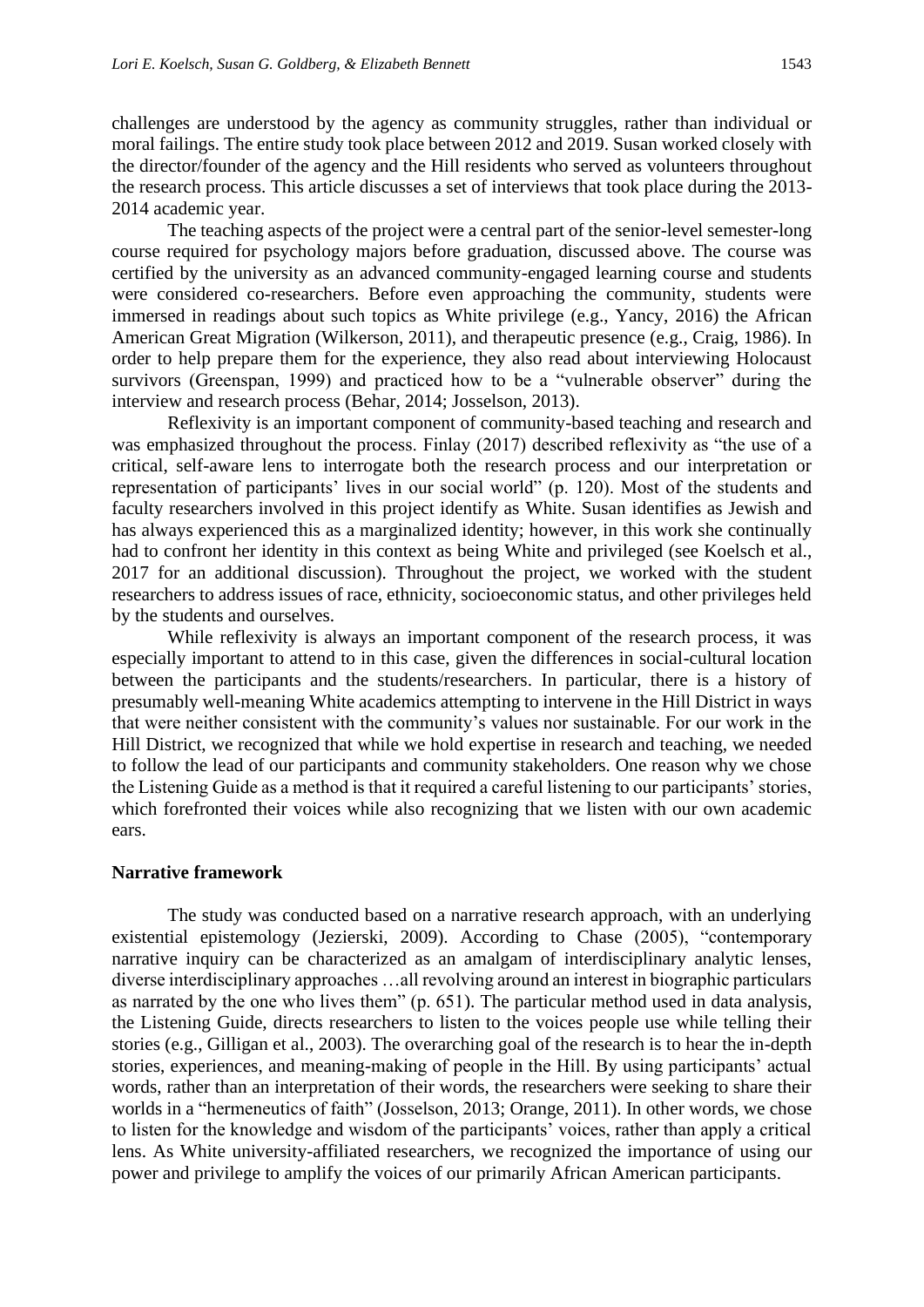## **Participants**

This project was approved by the University's Institutional Review Board, which oversees the protection of human subjects. Participants for this study were community members who spent time at the agency, either receiving services offered or volunteering to help others seeking services. For example, participants might be people seeking canned food, prepared food, clothing, medical care, or vouchers. Duquesne University has a long-standing relationship with the Hill, the agency, and its director, and other researchers have focused on addressing trauma within the community (e.g., Walsh, 2015). Participants for the study were recruited via convenience sampling; the agency and the researchers invited people who visited the agency to participate in interviews, without remuneration. Interviews took place during the 2013-14 academic year, and a total of 22 residents participated in the interviews. This study focused on female residents who had lived in the Hill District for at least part of their childhood. Eight participants met these criteria and were therefore included in analysis. They ranged in age from 37-56; all but one identified as African American; the last participant identified as Latina but considered herself part of the African American community.

### **Interview Process**

The interview teams consisted of two to three students and Susan. The interviews were one to two hours in durations. Participants consented to being interviewed and each student had a role in the interview, some asking introductory questions, and others asking more indepth questions. The interviewers used an interview guide with open-ended questions; the goal was to learn about participants' most meaningful life experiences and to listen attentively in engaged presence. Very few questions were asked, allowing silence to leave space and place for rich stories to emerge. The interviews were conducted in a leisurely pace to allow interviewees to tell their stories of meaning and trauma in their own time and in their own way. Some life stories were chronological; others moved from the most traumatic experiences through other traumas. The researchers did not ask about trauma directly; stories of trauma became woven throughout the participants' narratives about their meaningful life experiences. For many participants, their narratives consisted almost exclusively of traumatic events.

## **Data Analysis**

The Listening Guide is an established feminist-informed voice-centered method developed by Gilligan, Brown, and colleagues (e.g., Gilligan et al., 2003). Beauboeuf-Lafontant (2008, 2009) has argued that despite its history of use with primarily White women, the Listening Guide, as a voice-centered method, is particularly suited to attend to the voices of African American women; a careful listening helps to counter and avoid the myths and stereotypes often associated with this population, such as the "strong Black woman" stereotype, which can be used to justify the exploitation of Black women (Harrington, Crowther, & Shipherd, 2010). The Listening Guide involves four "listenings" of participant transcripts. The first listening centers on attention to plot – the "what" that happened. The second listening, which is the focus of this article, involves a listening for the I voice of each participant, which involves the use of "I" throughout the transcripts. It is during this step, further explained below, that the I poems are developed. The third and fourth listenings involve an attunement to contrapuntal voices, which serve as a counterpoint to one another. These voices vary depending on the participants and researchers' foci, and for this project we chose to focus on one voice that expressed a sense of belonging to the Hill District and another that expressed a sense of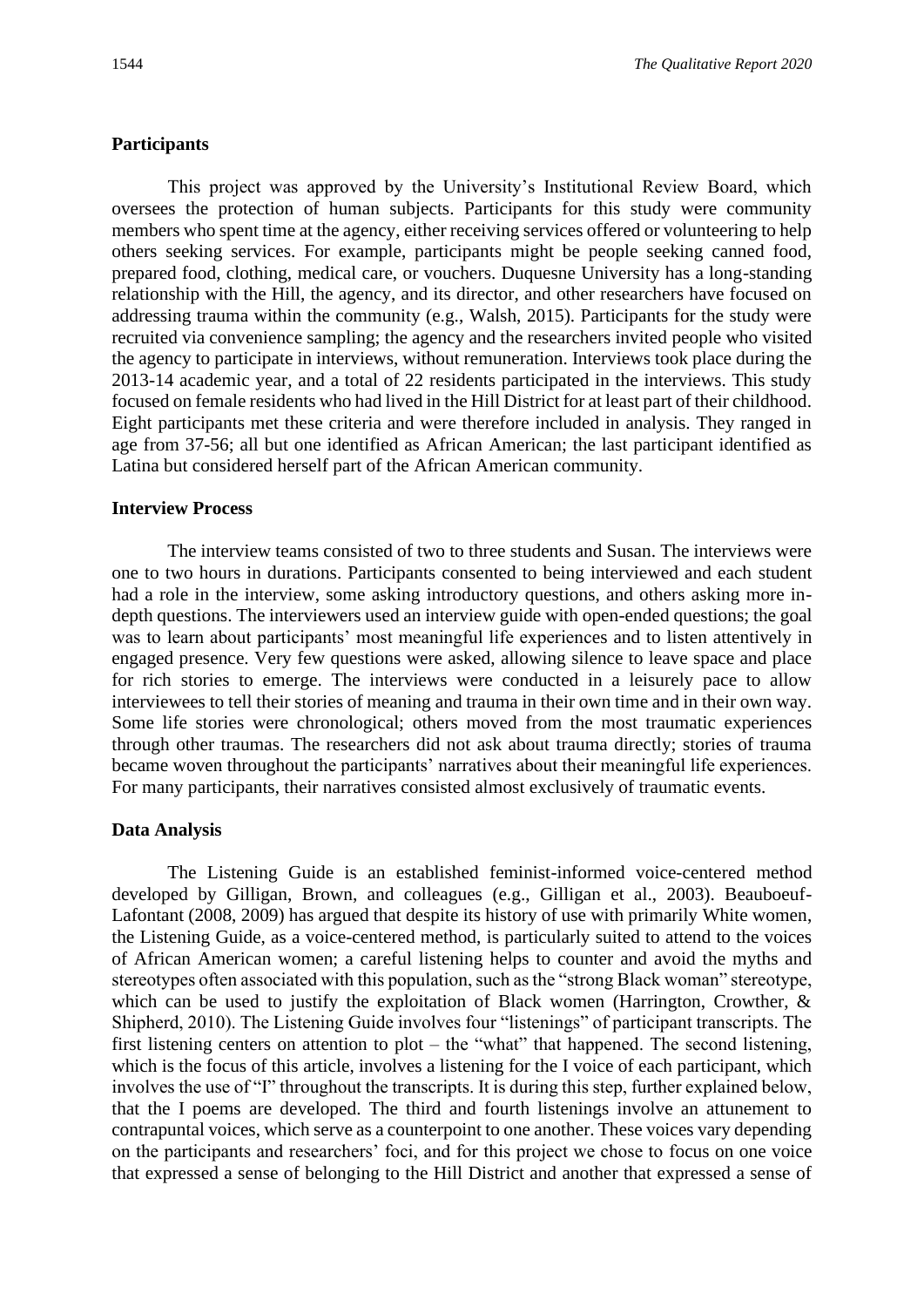alienation from the Hill District. We explored these voices and how they helped us understand how the participants experience the Hill District as home (see Koelsch, Bennett, & Goldberg, 2017, for more information).

The focus of this article is the I poems, which were crafted by Lori during the second listening of the interview transcripts. I poems are created by locating each instance of the use of "I" by the participant within the interview transcripts (Gilligan et al., 2003), and have been created by researchers from various disciplines (e.g., Brown, 1997; Tolman, 1994; Woodcock, 2010; Zambo & Zambo, 2013). By focusing on the participant's use of "I," we were able to attend to how each participant sees herself fitting within her own narrative (Doucet & Mauthner, 2008). This "I" is inherently relational and exists only in conversation with the other voices, history, and the community at large. Once these instances of "I" were located, Lori chose which additional words following the "I" were included in order to create "I phrases" (i.e., meaningful chunks of text) and then the phrases were arranged poetically, while preserving the original order. By the time the poems were created, the data collection had been completed and the researchers were no long in direct contact with participants. Thus, while they are comprised entirely of the participants' words, Lori made all choices regarding the poetic structure. In addition to following the general guideline to produce sparse I poems, these poems were crafted with attention to the I phrases' musicality, rhythm, emotional resonance, and power.

#### **Public reading**

The I poems were included as part of a public reading performance for the community in 2018. The public reading consisted of a sharing of seven groups of stories organized by themes, such as women's memories of painful experiences, current challenges, and "home is not what it used to be." The public reading took place at an open space outside, near the agency, with a variety of people attending, including some interviewees, other Hill District community members, members of the University community, and members of the larger city community. The aim for the public reading was to make the stories real, alive, and transformative. The I poems were included as an introduction to each theme included in the public reading. Because of their emotional power, the I poems endowed the public reading with both an intensity and a respite from the stories.

#### **The I Poems**

A selection of I poems is presented here in order to illustrate this form of poetry and data analysis. Each poem was constructed by the Lori out of interviews conducted by Susan and her students. While the I poems can be presented without an accompanying narrative, the entire Listening Guide was used during this project, so the poems are understood as part of a larger whole. In order to highlight how these poems directly relate to the Hill and its history, Fullilove's (2009) concept of root shock provided an analytical lens. Root shock is defined as a "traumatic stress reaction to the destruction of all or part of one's ecosystem" (Fullilove, 2009, p. 11), which disrupts communal bonds for generations. The destruction associated with urban renewal did more than disrupt the physical space of the Hill community; it disrupted the communal bonds that had formed over time.

#### **Amanda**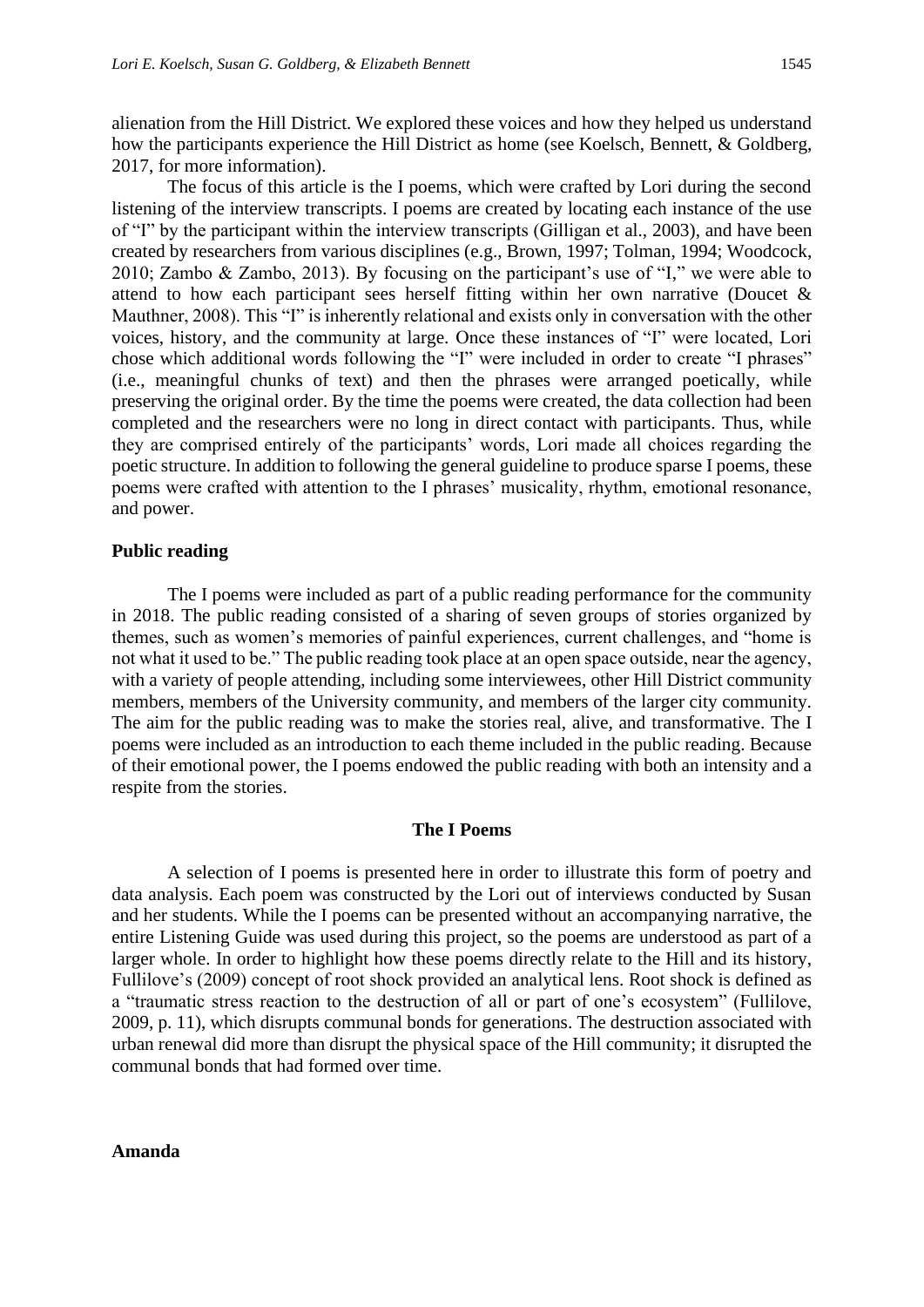I have I have nine brothers and sisters I can't find no support

I have cousins I have aunts I have uncles I have no support

I walked I was just in so much stress I walked in I could come in

I'm grateful I came here I'm here

I leave here I walk the streets at night …

I don't know what to believe I just know I don't wanna when I get older I wanna continue

I don't have I think I drink I don't think I have I don't know

I feel alone I have ten brothers and sisters I feel alone

I came back I tried to search I was stuck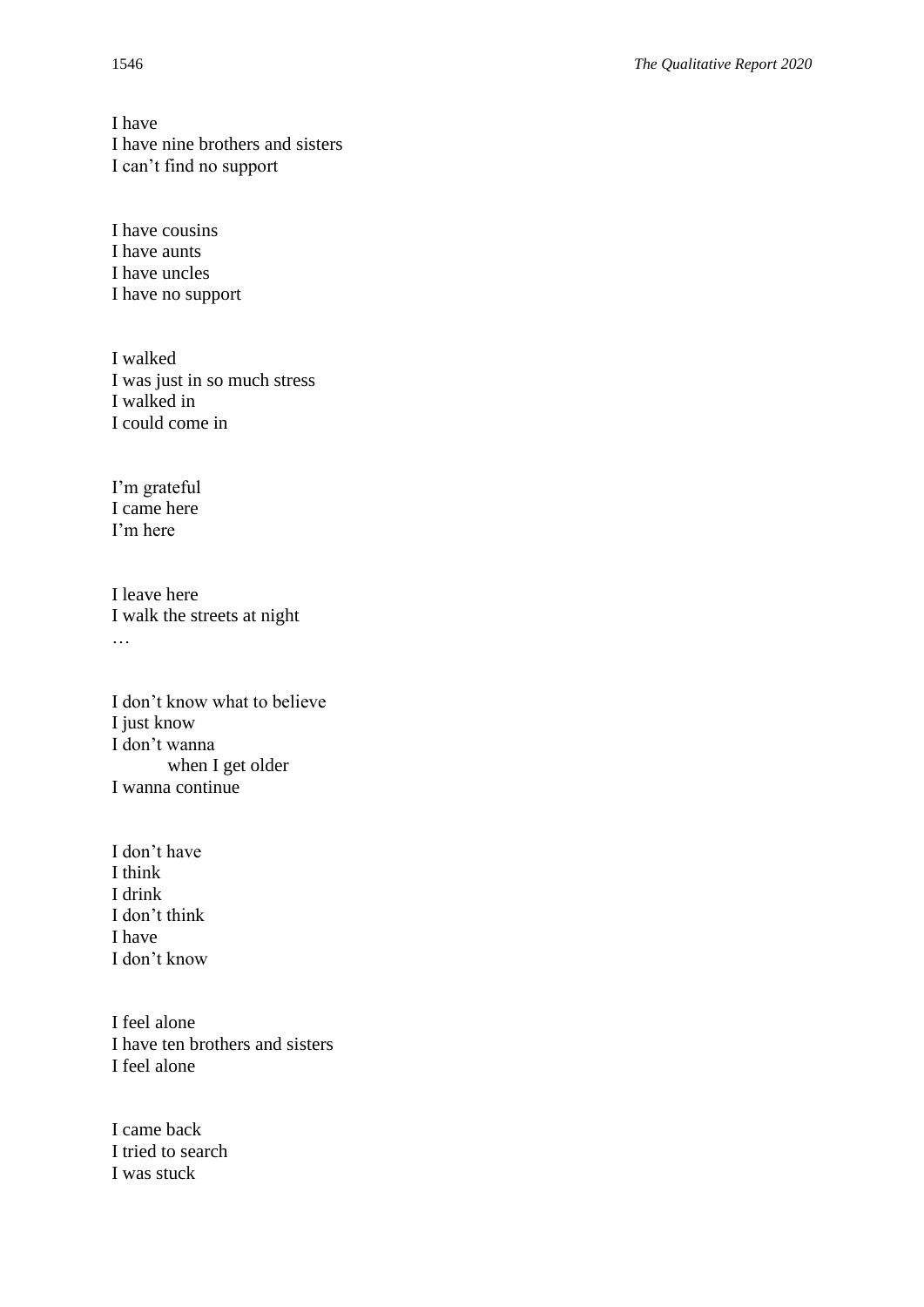#### I would be forced

I just been pushing myself I could get I could volunteer I'm a get ready I just been pushing myself

During her interview, Amanda described difficulties she experienced growing up in the Hill, including being a victim of physical violence and her struggles with substance abuse. She reported that she had moved away from the Hill District as a young adult and later returned to care for her ailing mother. Amanda described her challenges finding support from her family and friends, especially since many of her old relationships had centered on substance use and Amanda was working on maintaining sobriety. Amanda's I poem begins with an understanding of herself as alone and unsupported while also part of a large family and community. In relation to root shock, Amanda's sense of disconnection echoes the disruption to the community. She is physically close to others in her family and community, but this closeness is not experienced at a deep and nourishing level. Additionally, Amanda's poem speaks of resilience, which has been both a lauded and problematized trait attributed to African American women (e.g., Harrington, Crowther, & Shipherd, 2010; Singh, Garnett, & Williams, 2013). By paying close attention to Amanda's use of "I," we can see how she envisions herself in the present (e.g., "I have," "I feel"), past (e.g., "I tried"), and future ("I could"). Amanda is grateful for the agency (the "here" she refers to in her poem), which perhaps helps to ground her; one possible future involves a reconnection with her community through volunteer work.

#### **Janine**

I mean we fought I mean literally

I mean I learned I ended up I would talk I didn't play

I was I was I was crazy

You know what I mean? I'll come down I'll put you out I'll take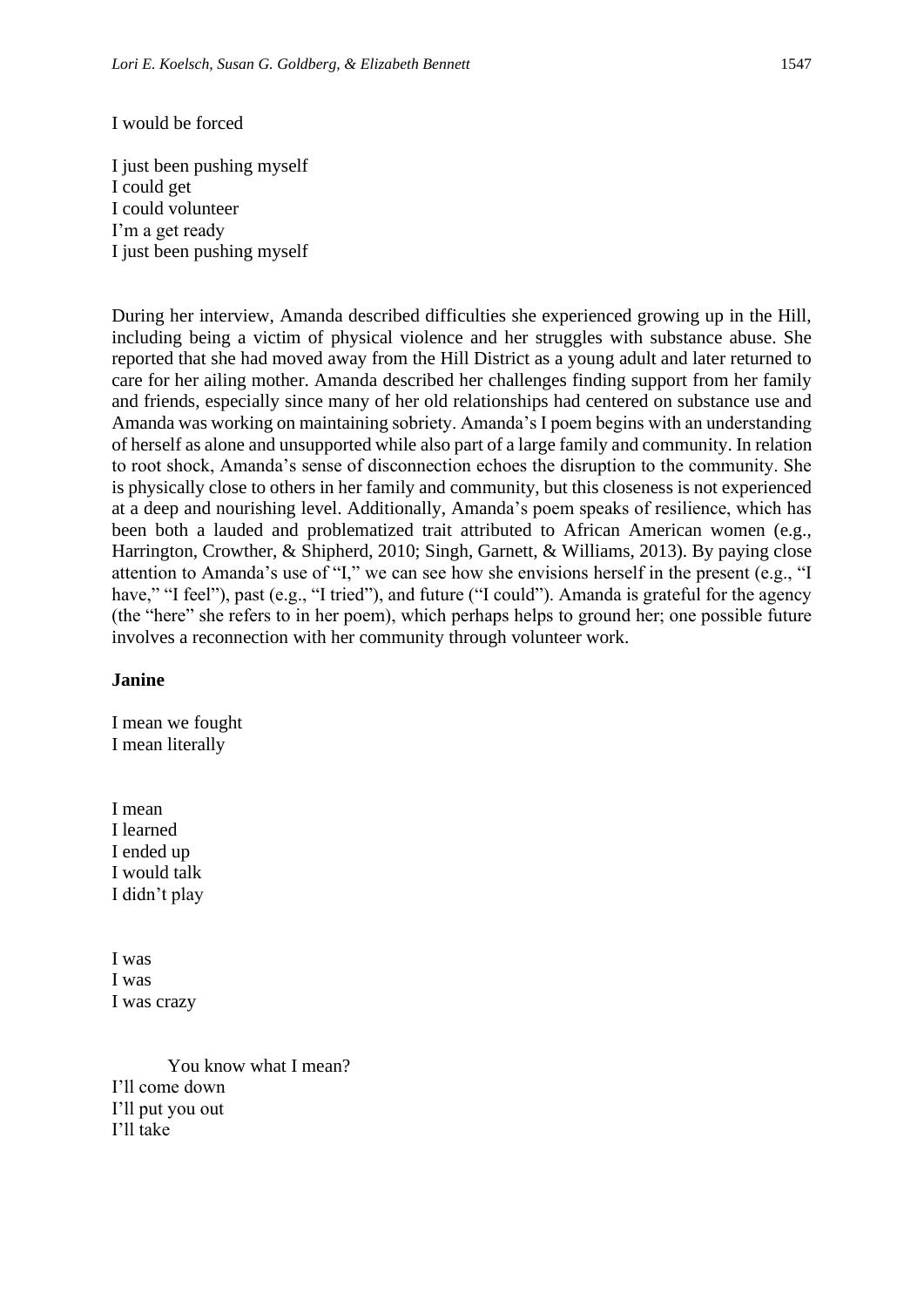I turned big time I didn't care

I

I could walk I'd walk right past you

Throughout much of the interview, Janine spoke about her move to the Hill District as a young child. She described growing up in the projects and having to learn to physically defend herself from her siblings and other children in the neighborhood. Janine's poem thus speaks to interpersonal violence within the community, particularly when considering such violence at the intersection of race and class (Few, 2005; Few & Bell-Scott, 2002; Hien & Ruglass, 2009; West, 2004). Her I phrases in the beginning of the poem express a desire to be understood as serious ("I mean literally," "I didn't play"), and it is a message to the listener that her words are to be understood literally. While recounting her past, Janine switches to the present and then stutters back to the past, perhaps expressing a sense of being continually affected by the traumas of her past. While she recognizes that the battles from her childhood are in the past, those traumas will always be part of her present experience. Her turn into a fighter, against her community, is a form of craziness ("I was crazy") and disconnection from her roots ("I'd walk right past you"). Janine's "crazy" makes sense given her past; she had to adapt to her surroundings, develop a tough exterior, and pull strength from within herself. Without the communal roots to protect her, Janine was/is on her own.

## **Patti**

I was young I guess I guess I was I don't I don't remember

I was this age I got the name I was his angel

I guess I guess I used to recall

I was the black sheep I don't remember I guess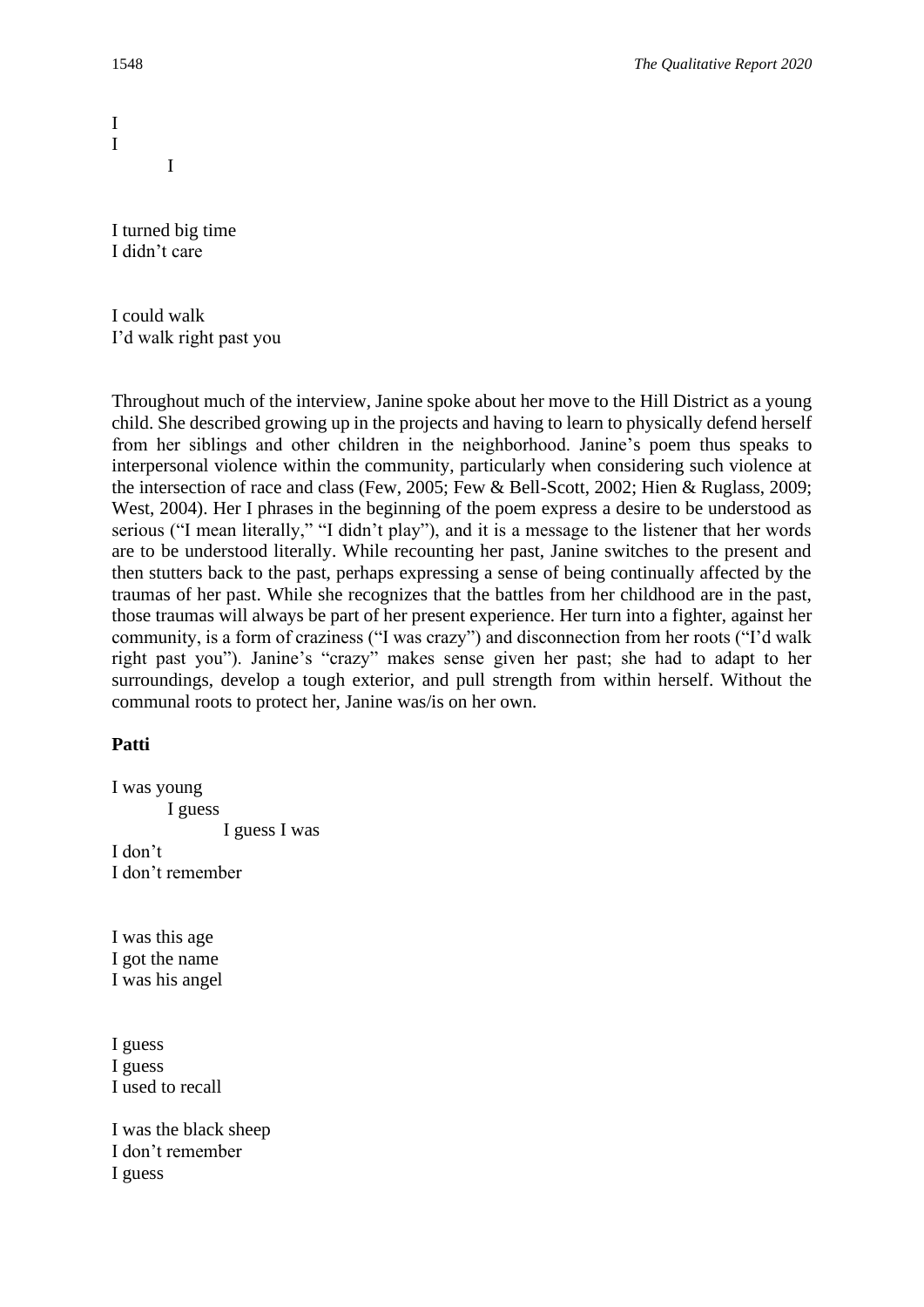I think I was I guess

I was treated differently but I had good parents

I wasn't I used to live I was not allowed

I dunno I could never open up I used to always sneak out

Where am I goin? I dunno

Am I telling the story right? Am I? Am I?

During her interview, Patti described feeling like others viewed her as the black sheep of her family, with the exception of her grandfather, who lavished her with attention. She reported that as a child, she was not allowed to play outside due to crime in the area, and noted that as an adult, she spends much of her time alone in her house. Patti's poem is wrought with doubt. Throughout the poem she distrusts her own telling of the events (e.g., "I guess," "I don't remember") and turns to the researchers to wonder if she is telling her own story correctly ("am I?"). Her ambivalence about her experience is also woven throughout as she recognizes that she was "treated differently" in ways that led her to be both a "black sheep" and "angel." Patti's story perhaps speaks to the community's imperative to keep family secrets within the family, as she alludes to but does not explicitly discuss violence and abuse within the household.

Patti's story can also be understood as part the community's retreat from public to private spaces. Simms (2008), who has also conducted research in the Hill District, discussed the function of porches as one way to illustrate the move from communal to individual spaces: "porches were cozy gathering places [and later became] deserted lookout pads" (p. 74) after urban renewal disrupted the embedded nature of close neighborhood blocks. One shared overarching goal of this project for both the agency and the researchers has been to bring these family secrets back to the community. The director of the agency has noted that each story from the public reading, even as disguised, could be five people he knew in the community. He hoped that the sharing of these stories would be part of the healing process for the community (agency director, personal communication, July 15, 2014). When these families retreated from their porches to closed doors in response to the violence wrought by root shock and its repercussions, secrets and trauma became owned and carried by individuals in private. Thus, Patti's isolation within her own home can also be understood in this context.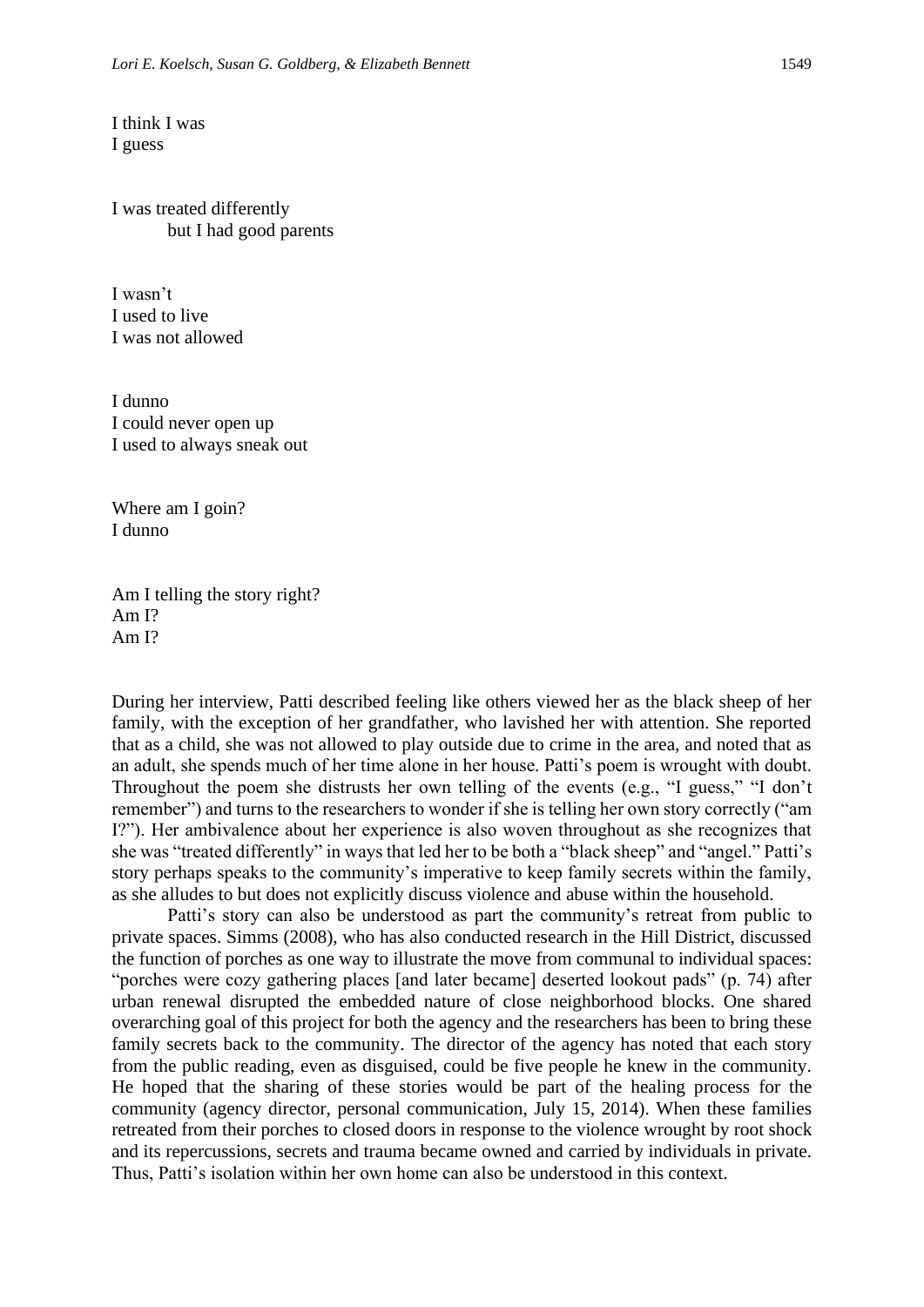#### **Discussion**

These poems, created out of each participant's words, belong to the Hill District community. By listening with a poetic ear, we can hear each woman position herself within her own narrative, which is also a narrative of the Hill District. By listening through the lens of root shock, we can hear how each individual poem connects each woman's story with a larger narrative of community trauma and disruption. Each individual poem contains a community deeply disrupted by root shock, and we listened for this by noting ways in which each participant's story connected with Fullilove's (2009) description of the effects of root shock.

Given the nature of community-engaged work, there were some complexities while conducting this work. Rather than conceptualizing these as limitations, we see further context for this study and directions for future research. One thing of note is that the agency was a drop-in center, and long-term relationships with participants were hard to develop at that time. While this is consistent with our view of stories and poems as belonging to no one in particular, it would have also been richly meaningful to develop long-term relationships with participants by conducting multiple interviews and member checks. Additionally, participants could have assisted with the construction of the I poems (e.g., Manning, 2018).

After the public reading, Hill residents who were present informally indicated they were moved and affected by the reading. It was not clear, however, which aspects of the public reading they found particularly moving – the introductions, the I poems, the stories themselves, or the community's participation in the reading. While it is impossible to operationalize the effects of poetry, it would have been interesting to receive formal feedback from the community members, agency staff, and University members who attended the public reading. We were not able to locate studies that specifically addressed the effects of research poetry, but we did find some studies that broadly addressed the impact of arts-based methods, some of which included poetry. Chung and colleagues (2006), for example, discussed the challenges associated with evaluating the effects of arts-based community interventions, including poetry. Using surveys, they were able to find some evidence that arts-based community interventions had their desired effect (Chung et al., 2009). In another example, Foster (2007), whose research included participant poetry, received positive community feedback regarding a dramatic performance crafted during her participatory work with working-class women. In a comprehensive review, Boydell, Gladstone, Volpe, and Stasiulis (2012) considered arts-based health research and found that while some researchers did consider and address the impact of arts-based interventions, this remains an understudied area. We hope that future research can explore some of these areas, with a focus on poetic inquiry.

#### **Conclusion**

According to Faulkner (2018), "a poem becomes *embodied experience* when the audiences feels *with*, rather than *about*, a poem" (p. 226, emphasis in original). The poetry presented in this article helps transcend the distances between us: researchers and researched, individuals and communities, authors and readers. The Listening Guide provides a structure for researchers who wish to engage in poetic inquiry with their participants' stories, and these sparse poems are powerful in their ability to foster bodily and emotional resonance. In this article, we demonstrated how the personal and sparse I poem structure can be used to create poems that are deeply connected with a particular community's history and affective life. In particular, the I poems from this project express interpretations of the experiences of women of color who reside in or frequent the Hill District of Pittsburgh, Pennsylvania, and while these experiences are particular, they can also be understood poetically as part of a larger human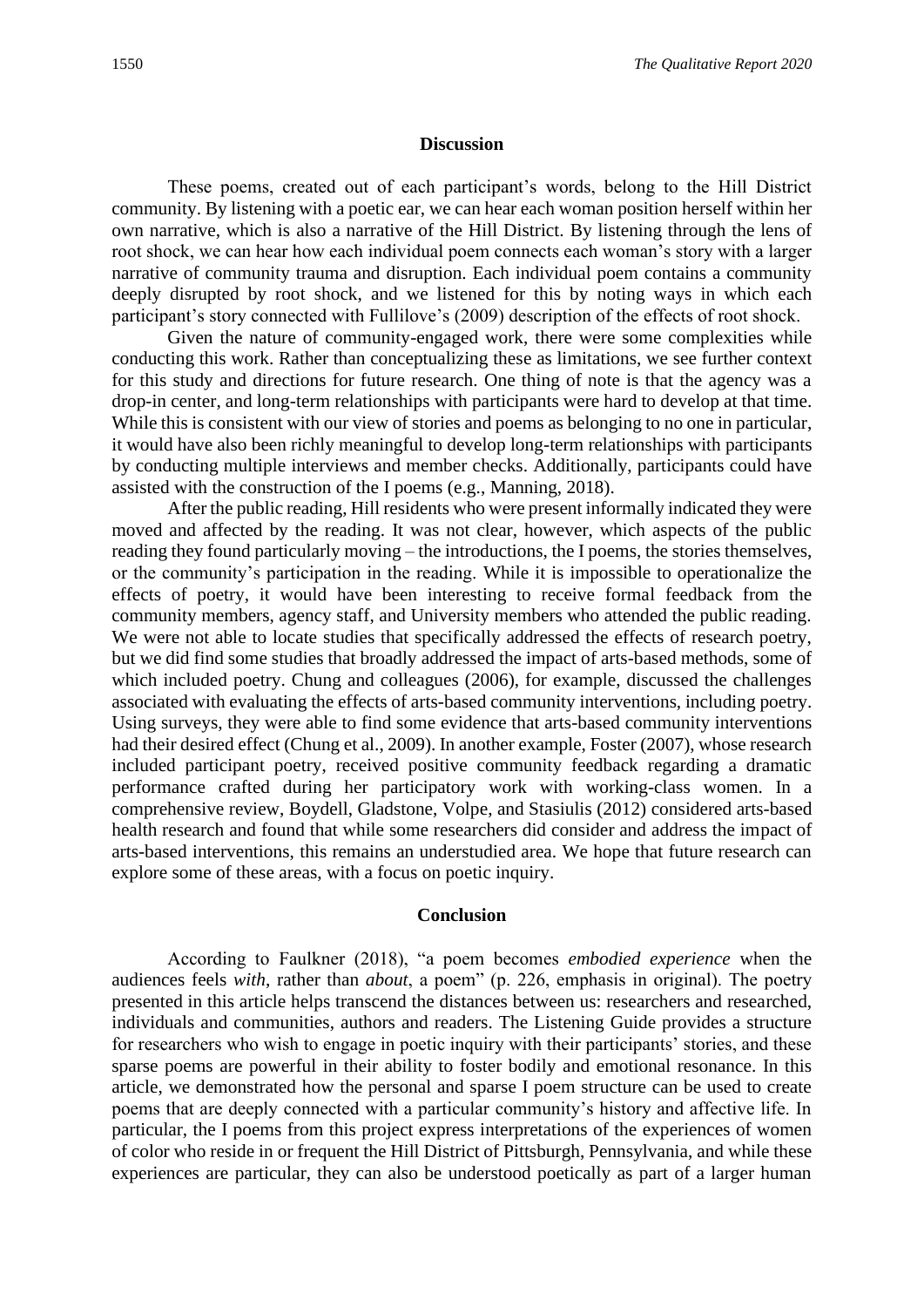experience. Poetry has long been a way for members of marginalized communities to share their experiences (e.g., Sjollema & Bilotta, 2016), and we hope to have expanded upon this tradition by amplifying participant voices through poetry crafted by researchers from interview data.

#### **References**

- Arnold, R. A. (1990). Processes of victimization and criminalization of Black women. *Social Justice, 17*(3), 153-166.
- Bacon, J. N. (2018). Writing in solidarity: The lived experience of African American adolescent girls writing poetry. *Journal of Poetry Therapy, 31*(1), 1-14. doi:10.1080/08893675.2018.1396725
- Beauboeuf-Lafontant, T. (2008). Listening past the lies that make us sick: A voice-centered analysis of strength and depression among Black women. *Qualitative Sociology, 31*(4), 391-406. doi:10.1007/s11133-008-9113-1
- Beauboeuf-Lafontant, T. (2009). *Behind the mask of the strong Black woman: Voice and the embodiment of a costly performance*. Philadelphia, PA: Temple University Press.
- Behar, R. (2014). *The vulnerable observer: Anthropology that breaks your heart*. Boston, MA: Beacon Press.
- Borum, V. (2005). African American parents' perceptions of an American deaf community: Where's the poetic justice? *The Qualitative Report, 10*(4), 703-717. <http://www.nova.edu/ssss/QR/QR10-4/borum.pdf>
- Boydell, K. M., Gladstone, B. M., Volpe, B. A., & Stasiulis (2012). The production and dissemination of knowledge: A scoping review of arts-based health research. *Forum: Qualitative Social Research, 13*(1), Art. 32.
- Brown, L. M. (1997). Performing femininities: Listening to White working-class girls in rural Maine. *Journal of Social Issues, 53*(4), 683-701.
- Brown, L. M., & Gilligan, C. (2013*). Meeting at the crossroads, women's psychology and girls' development*. Cambridge, MA: Harvard University Press.
- Butler-Kisber, L. (2010). *Qualitative inquiry: Thematic, narrative and arts-informed perspectives*. Thousand Oaks, CA: Sage Publications.
- Carby, H. (2007). White woman listen! Black feminism and the boundaries of sisterhood. In *CCCS Selected Working Papers* (pp. 753-774). New York, NY: Routledge.
- Chase, S. E. (2005). The Sage handbook of qualitative research. In N. K. Denzin & Y. S. Lincoln (Eds.), *The SAGE handbook of qualitative research* (Vol. 3, pp. 651-679). Thousand Oaks, CA: SAGE.
- Chung, B., Corbett, C. E., Boulet, B., Cummings, J. R., Paxton, K., McDaniel, S., . . . Jones, L. (2006). Talking wellness: A description of a community-academic partnered project to engage an African-American community around depression through the use of poetry, film, and photography. *Ethnicity and Disease, 16*(1), S1.
- Chung, B., Jones, L., Jones, A., Corbett, C.E., Booker, T., Wells, K.B., & Collins, B. (2009). Using community arts events to enhance collective efficacy and community engagement to address depression in an African American community. *American Journal of Public Health, 99*(2), 237-244.
- Collins, S. E., Clifasefi, S. L., Stanton, J., Straits, K. J., Gil-Kashiwabara, E., Rodriguez Espinosa, P., . . . Miller, K. A. (2018). Community-based participatory research (CBPR): Towards equitable involvement of community in psychology research. *American Psychologist, 73*(7), 884.
- Corley, N. A. (2019). Using poetry to re-present the narratives of Black students and Black single mothers. *Journal of Poetry Therapy, 32*(3), 156-163. doi: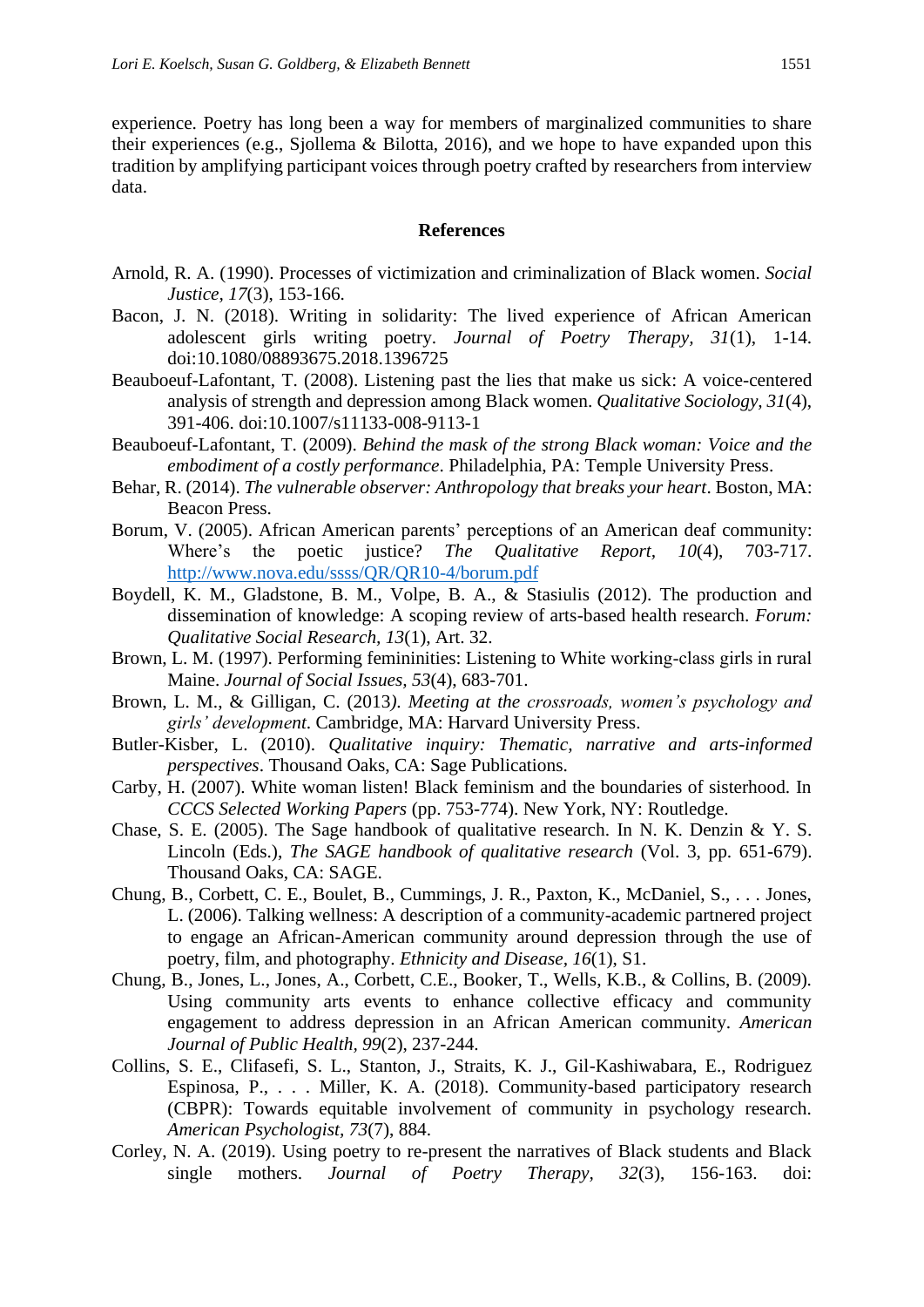10.1080/08893675.2019.1625148

- Craig, P. E. (1986). Sanctuary and presence: An existential view of the therapist's contribution. *The Humanistic Psychologist, 14*(1), 22.
- Doucet, A., & Mauthner, N. S. (2008). What can be known and how? Narrated subjects and the listening guide. *Qualitative Research, 8*(3), 399-409. doi: 10.1177/1468794106093636
- Faulkner, S. L. (2018). Poetic inquiry. In P. Leavy (Ed.), *Handbook of arts-based research* (pp. 208-230). New York, NY: The Guilford Press.
- Few, A. L. (2005). The voices of Black and White rural battered women in domestic violence shelters. *Family Relations, 54*(4), 488-500.
- Few, A. L., & Bell-Scott, P. (2002). Grounding our feet and hearts: Black women's coping strategies in psychologically abusive dating relationships. *Women & Therapy, 25*(3-4), 59-77.
- Finlay, L. (2017). Championing "reflexivities." *Qualitative Psychology, 4*(2), 120-125.
- Foster, V. (2007). The art of empathy: Employing the arts in social inquiry with poor, workingclass women. *Social Justice, 34* (1), 12-27.
- Fullilove, M. T. (2009). *Root shock: How tearing up city neighborhoods hurts America, and what we can do about it*. New York, NY: Ballantine Books.
- Gilligan, C., Spencer, R., Weinberg, M. K., & Bertsch, T. (2003). On the listening guide: A voice-centered relational method. In P. M. Camic, J. E. Rhodes, & L. Yardley (Eds.), *Qualitative research in psychology: Expanding perspectives in methodology and design.* (pp. 157-172). Washington, DC, US: American Psychological Association.
- Glesne, C. (1997). That rare feeling: Re-presenting research through poetic transcription. *Qualitative Inquiry, 3*(2), 202-221.
- Goldberg, S. G., & O'Connor, C. (2017). Voices in the Hill: Stories of trauma and inspiration. *Journal of Community Engagement and Scholarship, 10*(1), 9-23.
- Greenspan, H. (1999). Listening to Holocaust survivors: Interpreting a repeated story. *Shofar: An Interdisciplinary Journal of Jewish Studies, 17*(4), 83-88.
- Harrington, E. F., Crowther, J. H., & Shipherd, J. C. (2010). Trauma, binge eating, and the "strong Black woman." *Journal of Consulting and Clinical Psychology, 78*(4), 469- 479. doi: 10.1037/a0019174
- Hien, D., & Ruglass, L. (2009). Interpersonal partner violence and women in the United States: An overview of prevalence rates, psychiatric correlates and consequences and barriers to help seeking. *International Journal of Law and Psychiatry, 32*(1), 48-55.
- Jezierski, K. (2009). Review: Identity and Story. Creating Self in Narrative. Ed. D.P. McAdams, R. Josselson, A. Lieblich. *Developmental Psychology, 14*(1), 89-92.
- Josselson, R. (2013). *Interviewing for qualitative inquiry: A relational approach*. New York, NY: Guilford Press.
- Koelsch, L. E. (2015). I poems: Evoking self. *Qualitative Psychology, 2*(1), 96-107. doi: 10.1037/qup0000021
- Koelsch, L. E., Bennett, E., & Goldberg, S. G. (2017). Listening for home: Urban women's experiences in an uprooted community. *The Humanistic Psychologist, 45*(4), 367-384. doi:10.1037/hum0000069
- Kooken, W. C., Haase, J. E., & Russell, K. M. (2007). "I've been through something" Poetic explorations of African American women's cancer survivorship. *Western Journal of Nursing Research, 29*(7), 896-919. doi: 10.1177/0193945907302968
- Langer, C. L., & Furman, R. (2004). Exploring identity and assimilation: Research and interpretive poems. *Forum: Qualitative Social Research, 5*(2).
- Manning, S. M. (2018). Collaborative poetic processes: Methodological reflections on cowriting with participants. *The Qualitative Report, 23*(4), 742-757.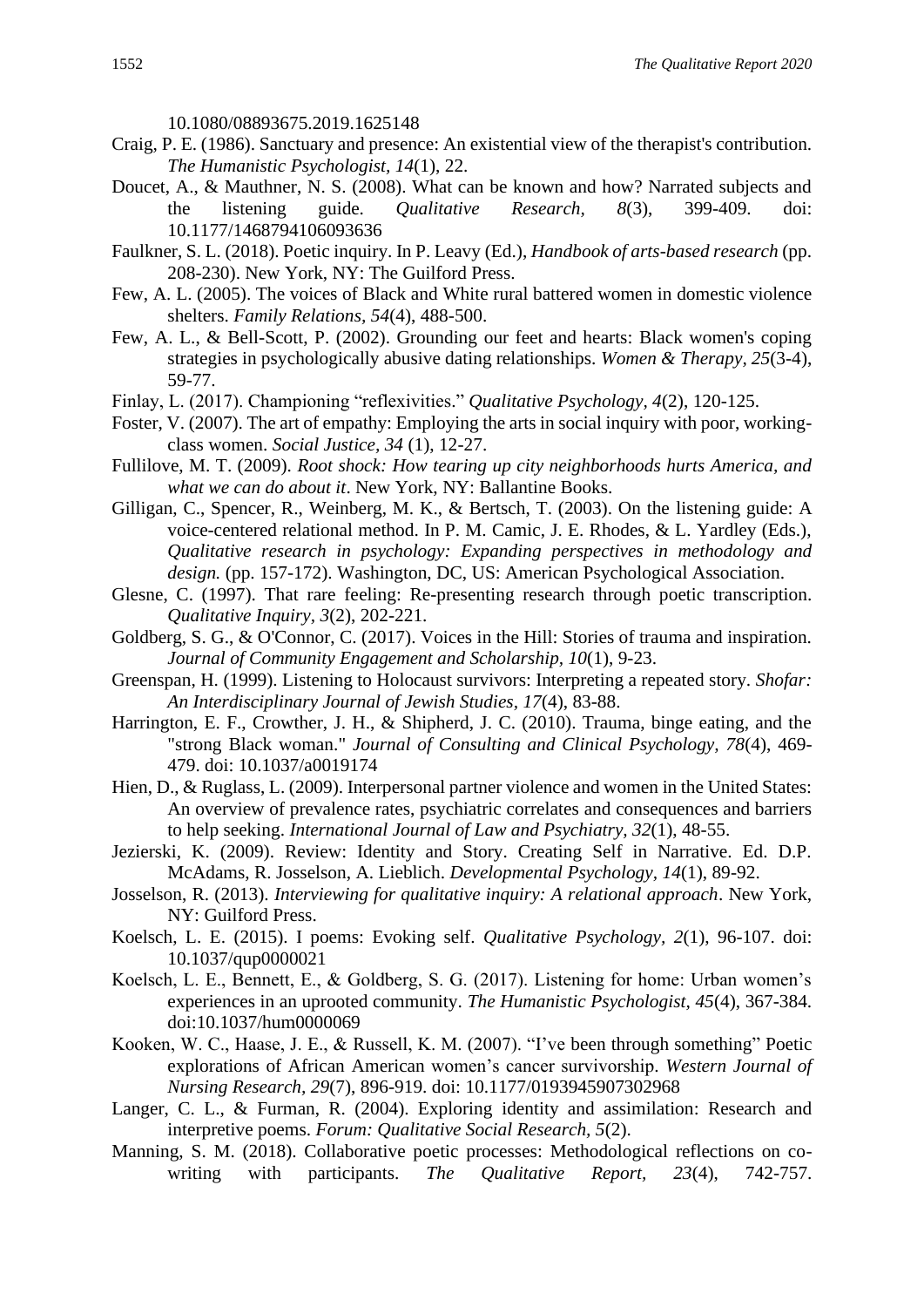<https://nsuworks.nova.edu/tqr/vol23/iss4/2>

- Morris, M. (2016). *Pushout: The criminalization of Black girls in schools*. New York, NY: The New Press.
- Nunn, N. M. (2016). Super-girl: Strength and sadness in Black girlhood. *Gender and Education, 30*(2), 239-258. doi: 10.1080/09540253.2016.1225013
- Petersen, A. J. (2012). Imagining the possibilities: Qualitative inquiry at the intersections of race, gender, disability, and class. *International Journal of Qualitative Studies in Education, 25*(6), 801-818. doi:10.1080/09518398.2011.645513
- Prendergast, M. (2009). "Poem is what?" poetic inquiry in qualitative social science research. *International Review of Qualitative Research, 1*(4), 541-568. <https://www.jstor.org/stable/10.1525/irqr.2009.1.4.541>
- Reid, P. T. (1993). Poor women in psychological research: Shut up and shut out. *Psychology of Women Quarterly, 17*(2), 133-150.
- Richardson, L. (2001). Poetic representation of interviews. In J. F. Gubrium & J. A. Holstein (Eds.), *Handbook of interview research* (pp. 877–892). doi: 10.4135/9781412973588
- Simms, E.-M. (2008). Children's lived spaces in the inner city: Historical and political aspects of the psychology of place. *The Humanistic Psychologist, 36*(1), 72-89. doi: 10.1080/08873260701828888
- Singh, A. A., Garnett, A., & Williams, D. (2013). Resilience strategies of African American women survivors of child sexual abuse. *The Counseling Psychologist, 41*(8), 1093- 1124. doi: 10.1177/0011000012469413
- Sjollema, S. D., & Bilotta, N. (2016). The raw and the poignant: Using community poetry in research. *Journal of Poetry Therapy, 30*(1), 17-32. doi: 10.1080/08893675.2016.1256466
- Sudbury, J. (2002). Celling black bodies: Black women in the global prison industrial complex. *Feminist Review, 70*(1), 57-74.
- Todres, L., & Galvin, K. T. (2008). Embodied interpretation: A novel way of evocatively representing meanings in phenomenological research. *Qualitative Research, 8*(5), 568- 583. doi:10.1177/1468794108094866
- Tolman, D. L. (1994). Doing desire: Adolescent girls' struggles for/with sexuality. *Gender & Society, 8*(3), 324-342.
- Walsh, M. J. (2015). *Designing accessible mental health care in an urban community: Lived experiences of key stakeholders planning emergent community-based services.*  Duquesne University, Pittsburgh, PA. Retrieved from <https://search.proquest.com/docview/1713693757?accountid=10610> ProQuest Dissertations Publishing database. (3719675)
- West, C. M. (2004). Black women and intimate partner violence: New directions for research. *Journal of Interpersonal Violence, 19*(12), 1487-1493.
- Wilkerson, I. (2011). *The warmth of other suns: The epic story of America's great migration*. Visalia, CA: Vintage.
- Woodcock, C. (2010). "I allow myself to FEEL now…": Adolescent girls' negotiations of embodied knowing, the female body, and literacy. *Journal of Literacy Research, 42*(4), 349-384.
- Woods-Giscombé, C. L. (2010). Superwoman schema: African American women's views on stress, strength, and health. *Qualitative Health Research, 20*(5), 668-683.
- Yancy, G. (2016). *Black bodies, white gazes: The continuing significance of race in America*. Lanham, MD: Rowman & Littlefield.
- Zambo, R., & Zambo, D. (2013). Using I poems to hear the voices and understand the actions of EdD students conducting action research. *The Qualitative Report, 18*(42), 1-17. <https://nsuworks.nova.edu/tqr/vol18/iss42/2>